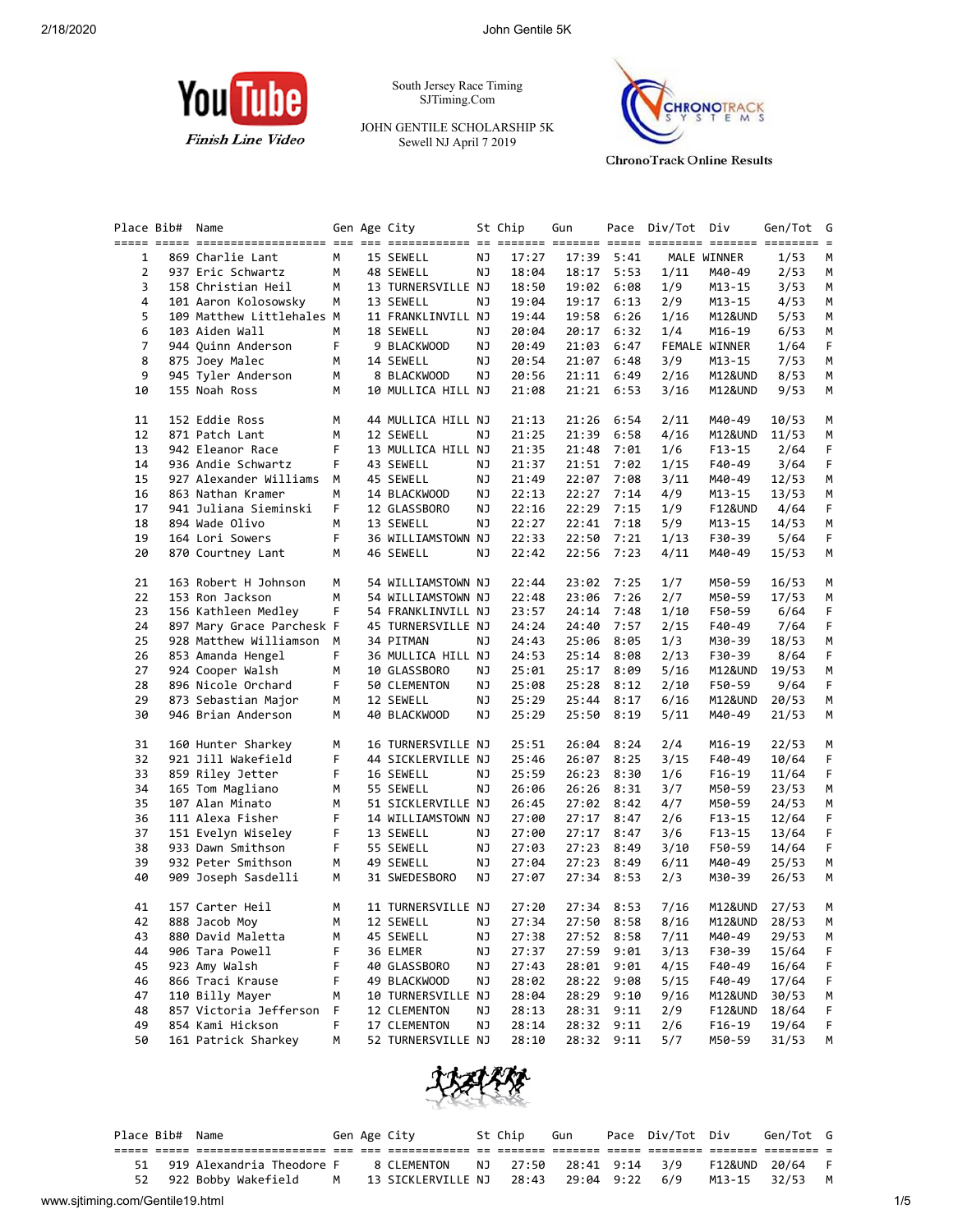2/18/2020 John Gentile 5K

| 53  | 861 Stephanie Kolodziej F |    | 45 BLACKWOOD       | ΝJ        | 29:01 | 29:18 | 9:26        | 6/15  | F40-49             | 21/64 | F  |
|-----|---------------------------|----|--------------------|-----------|-------|-------|-------------|-------|--------------------|-------|----|
| 54  | 918 Nina Steffney         | F  | 38 TURNERSVILLE NJ |           | 28:55 | 29:20 | 9:27        | 4/13  | F30-39             | 22/64 | F  |
| 55  | 855 Donna Huffman         | F  | 33 WEST DEPTFOR NJ |           | 28:53 | 29:22 | 9:28        | 5/13  | F30-39             | 23/64 | F  |
| 56  | 102 Angela Tedesco        | F  | 39 ATCO            | ΝJ        | 29:03 | 29:37 | 9:32        | 6/13  | F30-39             | 24/64 | F  |
| 57  | 943 Elizabeth Anderson    | F  | 41 BLACKWOOD       | NJ        | 29:26 | 29:41 | 9:34        | 7/15  | F40-49             | 25/64 | F  |
| 58  | 343 Chloe Gaskin          | F  | 11 TURNERSVILLE NJ |           | 29:40 | 29:59 | 9:39        | 4/9   | <b>F12&amp;UND</b> | 26/64 | F  |
| 59  | 345 Gina Gatti            | F  | 31 BLACKWOOD       | ΝJ        | 29:47 | 30:24 | 9:47        | 7/13  | F30-39             | 27/64 | F  |
| 60  | 346 Al Gatti              | м  | 34 BLACKWOOD       | ΝJ        | 29:48 | 30:25 | 9:48        | 3/3   | M30-39             | 33/53 | М  |
| 61  | 881 William Mayer         | M  | 41 TUNERSVILLE     | NJ        | 30:04 | 30:29 | 9:49        | 8/11  | M40-49             | 34/53 | M  |
| 62  | 910 Elizabeth Schmidt     | F  | 42 SEWELL          | NJ        | 30:22 | 30:37 | 9:52        | 8/15  | F40-49             | 28/64 | F  |
| 63  | 911 Andrew Schmidt        | M  | 10 SEWELL          | NJ        | 30:21 | 30:37 | 9:52        | 10/16 | M12&UND            | 35/53 | M  |
| 64  | 931 Paige Wodarczyk       | F  | 17 SICKLERVILLE NJ |           | 30:16 | 30:40 | 9:53        | 3/6   | F16-19             | 29/64 | F  |
| 65  | 929 Joseph Wodarczyk      | М  | 51 SICKLERVILLE NJ |           | 30:18 | 30:40 | 9:53        | 6/7   | M50-59             | 36/53 | М  |
| 66  | 912 Benjamin Schmidt      | М  | 11 SEWELL          | ΝJ        | 30:28 | 30:43 | 9:53        | 11/16 | M12&UND            | 37/53 | М  |
| 67  | 895 Ruby Olivo            | F  | 9 SEWELL           | ΝJ        | 30:15 | 30:46 | 9:55        | 5/9   | F12&UND            | 30/64 | F  |
| 68  | 104 Marc Wall             | М  | 52 SEWELL          | NJ        | 30:28 | 30:50 | 9:56        | 7/7   | M50-59             | 38/53 | М  |
| 69  | 333 Donna Bittner         | F  | 46 TURNERSVILLE NJ |           | 30:36 | 30:52 | 9:57        | 9/15  | F40-49             | 31/64 | F  |
| 70  | 159 Hannah Sharkey        | F. | 18 TURNERSVILLE NJ |           | 30:39 | 30:55 | 9:57        | 4/6   | $F16-19$           | 32/64 | F  |
| 71  | 860 Debbie Kaighn         | F  | 53 FRANKLINVILL NJ |           | 30:39 | 30:59 | 9:59        | 4/10  | F50-59             | 33/64 | F  |
| 72  | 856 Genise Ivins          | F  | 34 WESTVILLE       | ΝJ        | 30:27 |       | 31:01 9:59  | 8/13  | F30-39             | 34/64 | F  |
| 73  | 858 Jeanna Jester         | F  | 17 SICKLERVILLE NJ |           | 30:45 |       | 31:09 10:02 | 5/6   | $F16-19$           | 35/64 | F  |
| 74  | 908 Michael Pyle          | м  | 49 SWEDESBORO      | NJ        | 30:51 |       | 31:17 10:05 | 9/11  | M40-49             | 39/53 | М  |
| 75  | 108 Gina Petrongolo       | F  | 57 BLACKWOOD       | NJ        | 31:54 |       | 32:40 10:31 | 5/10  | F50-59             | 36/64 | F  |
| 76  | 885 Rachael Merrick       | F  | 31 SEWELL          | NJ        | 32:28 |       | 33:02 10:38 | 9/13  | F30-39             | 37/64 | F  |
| 77  | 336 Sandy Cheillada       | F  | 63 TURNERSVILLE NJ |           | 33:17 |       | 33:53 10:55 | 1/2   | F60+               | 38/64 | F  |
| 78  | 852 Ed Heinemann          | М  | 60 PROSPECT PAR PA |           | 33:46 |       | 34:17 11:02 | 1/2   | M60+               | 40/53 | М  |
| 79  | 162 Santiago Major        | M  | 10 SEWELL          | NJ        | 34:08 |       | 34:25 11:05 | 12/16 | M12&UND            | 41/53 | М  |
| 80  | 327 Danielle Auxer        | F  | 39 SEWELL          | ΝJ        | 34:31 |       | 34:52 11:14 | 10/13 | F30-39             | 39/64 | F. |
| 81  | 907 Kourtney Pyle         | F  | 20 SWEDESBORO      | ΝJ        | 36:04 |       | 36:29 11:45 | 1/2   | F20-29             | 40/64 | F. |
| 82  | 884 Joyce McMurray        | F  | 39 CLEMENTON       | ΝJ        | 35:39 |       | 36:29 11:45 | 11/13 | F30-39             | 41/64 | F  |
| 83  | 349 Joe Hargesheimer      | М  | 71 NEWFIELD        | ΝJ        | 36:08 |       | 36:34 11:46 | 2/2   | M60+               | 42/53 | М  |
| 84  | 939 Addison Schwartz      | F  | 4 SEWELL           | NJ        | 36:19 |       | 37:05 11:57 | 6/9   | F12&UND            | 42/64 | F  |
| 85  | 938 Soren Schwartz        | М  | 6 SEWELL           | <b>NJ</b> | 38:58 |       | 39:42 12:47 | 13/16 | M12&UND            | 43/53 | М  |
| 86  | 926 Stephanie Weirich     | F  | 42 WILLIAMSTOWN NJ |           | 39:26 |       | 39:46 12:48 | 10/15 | F40-49             | 43/64 | F  |
| 87  | 350 Brittany Hearn        | F  | 27 SEWELL          | ΝJ        | 39:25 |       | 40:00 12:53 | 2/2   | F20-29             | 44/64 | F  |
| 88  | 339 Giuliana Criniti      | F. | 8 SEWELL           | ΝJ        | 39:31 |       | 40:01 12:53 | 7/9   | <b>F12&amp;UND</b> | 45/64 | F  |
| 89  | 338 Amy Criniti           | F  | 35 SEWELL          | ΝJ        | 39:32 |       | 40:01 12:53 | 12/13 | F30-39             | 46/64 | F  |
| 90  | 889 Nathan Moy            | м  | 10 SEWELL          | NJ        | 40:23 |       | 40:38 13:05 | 14/16 | M12&UND            | 44/53 | M  |
| 91  | 903 Gianni Polizzi        | М  | 11 SEWELL          | NJ        | 40:27 |       | 40:41 13:06 | 15/16 | M12&UND            | 45/53 | М  |
| 92  | 930 Jj Wodarczyk Wodarc M |    | 19 SICKLERVILLE NJ |           | 40:18 |       | 40:43 13:07 | 3/4   | M16-19             | 46/53 | M  |
| 93  | 348 Isabella Gentile      | F  | 16 SEWELL          | ΝJ        | 40:21 |       | 40:46 13:08 | 6/6   | F16-19             | 47/64 | F  |
| 94  | 330 Sam Baldacci          | F  | 15 SEWELL          | ΝJ        | 40:21 |       | 40:46 13:08 | 4/6   | $F13 - 15$         | 48/64 | F  |
| 95  | 886 Michelle Moy          | F  | 42 SEWELL          | ΝJ        | 40:48 |       | 41:16 13:17 | 11/15 | F40-49             | 49/64 | F  |
| 96  | 887 Patrick Moy           | м  | 41 SEWELL          | ΝJ        | 40:49 |       | 41:16 13:17 | 10/11 | M40-49             | 47/53 | M  |
| 97  | 329 Stacey Baldacci       | F  | 47 SEWELL          | ΝJ        | 47:29 |       | 47:56 15:26 | 12/15 | F40-49             | 50/64 | F  |
| 98  | 913 Gail Seravalli        | F  | 61 PHILADELPHIA PA |           | 47:57 |       | 48:34 15:38 | 2/2   | F60+               | 51/64 | F  |
| 99  | 864 Sarah Kramer          | F  | 10 BLACKWOOD       | NJ        | 48:39 |       | 49:13 15:51 | 8/9   | <b>F12&amp;UND</b> | 52/64 | F  |
| 100 | 344 Molly Gaskin          | F  | 9 TURNERSVILLE NJ  |           | 48:42 |       | 49:15 15:52 | 9/9   | F12&UND            | 53/64 | F  |



| Place Bib# | Name                      |      | Gen Age City       |     | St Chip | Gun | Pace        | Div/Tot | Div                | Gen/Tot G |   |
|------------|---------------------------|------|--------------------|-----|---------|-----|-------------|---------|--------------------|-----------|---|
|            |                           | $==$ |                    |     |         |     |             |         |                    |           |   |
| 101        | 862 Keely Kramer          | F    | 41 BLACKWOOD       | NJ. | 48:44   |     | 49:17 15:52 | 13/15   | F40-49             | 54/64     | F |
| 102        | 877 Christine Maletta     | F    | 45 SEWELL          | ΝJ  | 52:24   |     | 52:48 17:00 | 14/15   | F40-49             | 55/64     | F |
| 103        | 898 Sean Parchesky        | M    | 13 TURNERSVILLE    | NJ  | 52:24   |     | 52:48 17:00 | 7/9     | $M13 - 15$         | 48/53     | м |
| 104        | 905 Sophia Polizzi        | F    | 13 SEWELL          | ΝJ  | 52:31   |     | 52:55 17:02 | 5/6     | $F13-15$           | 56/64     | F |
| 105        | 904 Nicholas Polizzi      | M    | 15 SEWELL          | ΝJ  | 53:59   |     | 54:17 17:29 | 8/9     | $M13 - 15$         | 49/53     | м |
| 106        | 347 Gian Gentile          | м    | 18 SEWELL          | ΝJ  | 53:59   |     | 54:18 17:29 | 4/4     | $M16-19$           | 50/53     | M |
| 107        | 891 Cristian Nuzzo        | M    | 15 SEWELL          | ΝJ  | 53:59   |     | 54:18 17:29 | 9/9     | $M13 - 15$         | 51/53     | M |
| 108        | 341 Lisa Fogg-Evans       | F    | 57 LANCASTER       | PA  | 54:03   |     | 54:43 17:37 | 6/10    | F50-59             | 57/64     |   |
| 109        | 851 Mary Helen Heineman F |      | 56 PROSPECT PAR PA |     | 54:02   |     | 54:43 17:37 | 7/10    | F50-59             | 58/64     |   |
| 110        | 900 Jessica Polizzi       | F    | 42 SEWELL          | NJ  | 54:35   |     | 55:07 17:45 | 15/15   | F40-49             | 59/64     | F |
|            |                           |      |                    |     |         |     |             |         |                    |           |   |
| 111        | 334 Michelle Burke        | F    | 54 MARLTON         | ΝJ  | 54:54   |     | 55:29 17:52 | 8/10    | F50-59             | 60/64     |   |
| 112        | 915 Tonia Simmons         | F    | 59 WILLIAMSTOWN NJ |     | 54:54   |     | 55:30 17:52 | 9/10    | F50-59             | 61/64     |   |
| 113        | 879 Maximo Maletta        | м    | 11 SEWELL          | NJ  | 55:17   |     | 55:49 17:58 | 16/16   | <b>M12&amp;UND</b> | 52/53     | м |
| 114        | 899 Damien Polizzi        | м    | 42 SEWELL          | NJ  | 55:19   |     | 55:49 17:58 | 11/11   | M40-49             | 53/53     | м |
| 115        | 878 Gabriella Maletta     | F.   | 14 SEWELL          | NJ  | 55:17   |     | 55:50 17:58 | 6/6     | $F13 - 15$         | 62/64     | F |
| 116        | 883 Virgina Mayer         | F    | 59 TUNERSVILLE     | NJ  | 55:18   |     | 56:05 18:03 | 10/10   | F50-59             | 63/64     | F |

www.sjtiming.com/Gentile19.html 2/5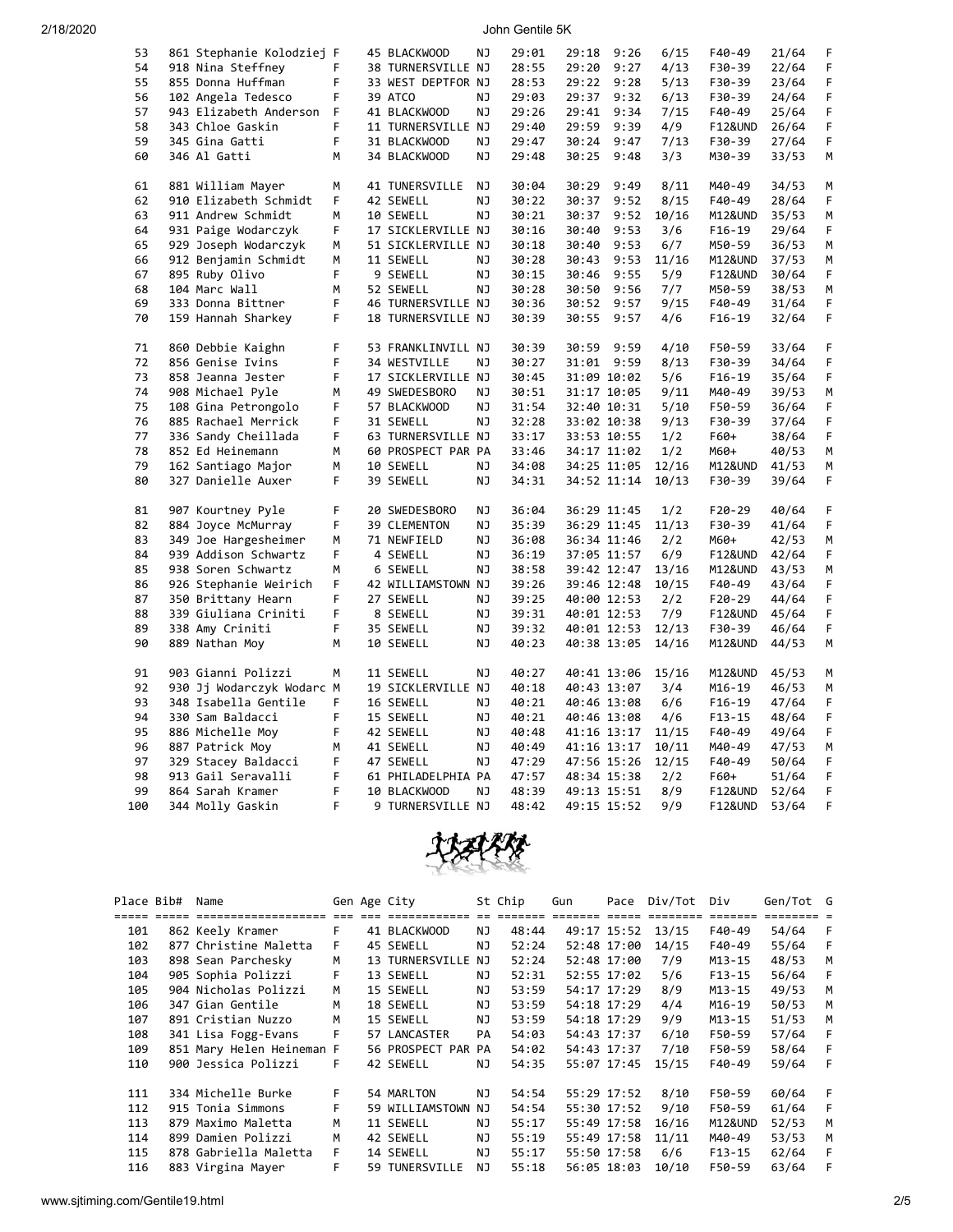

## OVERALL WINNERS - 5K TOP 1 EACH GENDER SCORES

# TOP MALE FINISHERS

|               | Name       |                                                                                                                                                                                  |                                                                                         |                                                                                                              | Gun     |
|---------------|------------|----------------------------------------------------------------------------------------------------------------------------------------------------------------------------------|-----------------------------------------------------------------------------------------|--------------------------------------------------------------------------------------------------------------|---------|
|               |            |                                                                                                                                                                                  |                                                                                         |                                                                                                              |         |
|               |            |                                                                                                                                                                                  | ΝJ                                                                                      | 17:27                                                                                                        | 17:39   |
| $\mathcal{P}$ |            |                                                                                                                                                                                  | NJ                                                                                      | 18:04                                                                                                        | 18:17   |
| 3             |            |                                                                                                                                                                                  |                                                                                         | 18:50                                                                                                        | 19:02   |
| 4             |            |                                                                                                                                                                                  | NJ.                                                                                     | 19:04                                                                                                        | 19:17   |
| 5.            |            |                                                                                                                                                                                  |                                                                                         | 19:44                                                                                                        | 19:58   |
| 6             |            |                                                                                                                                                                                  | NJ                                                                                      | 20:04                                                                                                        | 20:17   |
| 7             |            |                                                                                                                                                                                  | NJ                                                                                      | 20:54                                                                                                        | 21:07   |
| 8             |            |                                                                                                                                                                                  | NJ                                                                                      | 20:56                                                                                                        | 21:11   |
| 9             |            |                                                                                                                                                                                  |                                                                                         | 21:08                                                                                                        | 21:21   |
| 10            |            |                                                                                                                                                                                  |                                                                                         | 21:13                                                                                                        | 21:26   |
|               | Place Bib# | 869 Charlie Lant<br>937 Eric Schwartz<br>158 Christian Heil<br>101 Aaron Kolosowsky<br>103 Aiden Wall<br>875 Joey Malec<br>945 Tyler Anderson<br>155 Noah Ross<br>152 Eddie Ross | Ag City<br>15 SEWELL<br>48 SEWELL<br>13 SEWELL<br>18 SEWELL<br>14 SEWELL<br>8 BLACKWOOD | 13 TURNERSVILLE NJ<br>109 Matthew Littlehales 11 FRANKLINVILL NJ<br>10 MULLICA HILL NJ<br>44 MULLICA HILL NJ | St Chip |

# TOP FEMALE FINISHERS

| Place Bib#   | Name                                       | Ag City            |     | St Chip | Gun   |
|--------------|--------------------------------------------|--------------------|-----|---------|-------|
|              |                                            |                    |     |         |       |
|              | 944 Quinn Anderson                         | 9 BLACKWOOD        | NJ  | 20:49   | 21:03 |
| $\mathbf{2}$ | 942 Eleanor Race                           | 13 MULLICA HILL NJ |     | 21:35   | 21:48 |
| 3            | 936 Andie Schwartz                         | 43 SEWELL          | NJ. | 21:37   | 21:51 |
| 4            | 941 Juliana Sieminski                      | 12 GLASSBORO       | NJ  | 22:16   | 22:29 |
| 5            | 164 Lori Sowers                            | 36 WILLIAMSTOWN NJ |     | 22:33   | 22:50 |
| 6            | 156 Kathleen Medley                        | 54 FRANKLINVILL NJ |     | 23:57   | 24:14 |
| 7            | 897 Mary Grace Parchesk 45 TURNERSVILLE NJ |                    |     | 24:24   | 24:40 |
| 8            | 853 Amanda Hengel                          | 36 MULLICA HILL NJ |     | 24:53   | 25:14 |
| 9            | 896 Nicole Orchard                         | 50 CLEMENTON       | NJ  | 25:08   | 25:28 |
| 10           | 921 Jill Wakefield                         | 44 SICKLERVILLE NJ |     | 25:46   | 26:07 |



# MALE AGE GROUP: 1 - 12 (3 WINNERS)

| Place Bib#     | Name                    | Age City           |     | St Gun | Chip  |
|----------------|-------------------------|--------------------|-----|--------|-------|
|                |                         |                    |     |        |       |
| 1              | 109 Matthew Littlehales | 11 FRANKLINVILL NJ |     | 19:58  | 19:44 |
| $\overline{2}$ | 945 Tyler Anderson      | 8 BLACKWOOD        | NJ. | 21:11  | 20:56 |
| 3              | 155 Noah Ross           | 10 MULLICA HILL NJ |     | 21:21  | 21:08 |
| 4              | 871 Patch Lant          | 12 SEWELL          | ΝJ  | 21:39  | 21:25 |
| 5              | 924 Cooper Walsh        | 10 GLASSBORO       | NJ. | 25:17  | 25:01 |
| 6              | 873 Sebastian Major     | 12 SEWELL          | NJ. | 25:44  | 25:29 |
| 7              | 157 Carter Heil         | 11 TURNERSVILLE NJ |     | 27:34  | 27:20 |
| 8              | 888 Jacob Moy           | 12 SEWELL          | NJ. | 27:50  | 27:34 |
| 9              | 110 Billy Mayer         | 10 TURNERSVILLE NJ |     | 28:29  | 28:04 |
| 10             | 911 Andrew Schmidt      | 10 SEWELL          | NJ  | 30:37  | 30:21 |

# FEMALE AGE GROUP: 1 - 12 (3 WINNERS)

| Place Bib#    | Name                    | Age City           |     | St Gun | Chip  |  |
|---------------|-------------------------|--------------------|-----|--------|-------|--|
|               |                         |                    |     |        |       |  |
|               | 941 Juliana Sieminski   | 12 GLASSBORO       | NJ  | 22:29  | 22:16 |  |
| $\mathcal{P}$ | 919 Alexandria Theodore | 8 CLEMENTON        | NJ  | 28:41  | 27:50 |  |
| 3             | 857 Victoria Jefferson  | 12 CLEMENTON       | NJ  | 28:31  | 28:13 |  |
| 4             | 343 Chloe Gaskin        | 11 TURNERSVILLE NJ |     | 29:59  | 29:40 |  |
| 5             | 895 Ruby Olivo          | 9 SEWELL           | NJ  | 30:46  | 30:15 |  |
| 6             | 939 Addison Schwartz    | 4 SEWELL           | NJ  | 37:05  | 36:19 |  |
| 7             | 339 Giuliana Criniti    | 8 SEWELL           | NJ. | 40:01  | 39:31 |  |
| 8             | 864 Sarah Kramer        | 10 BLACKWOOD       | NJ  | 49:13  | 48:39 |  |
| 9             | 344 Molly Gaskin        | 9 TURNERSVILLE NJ  |     | 49:15  | 48:42 |  |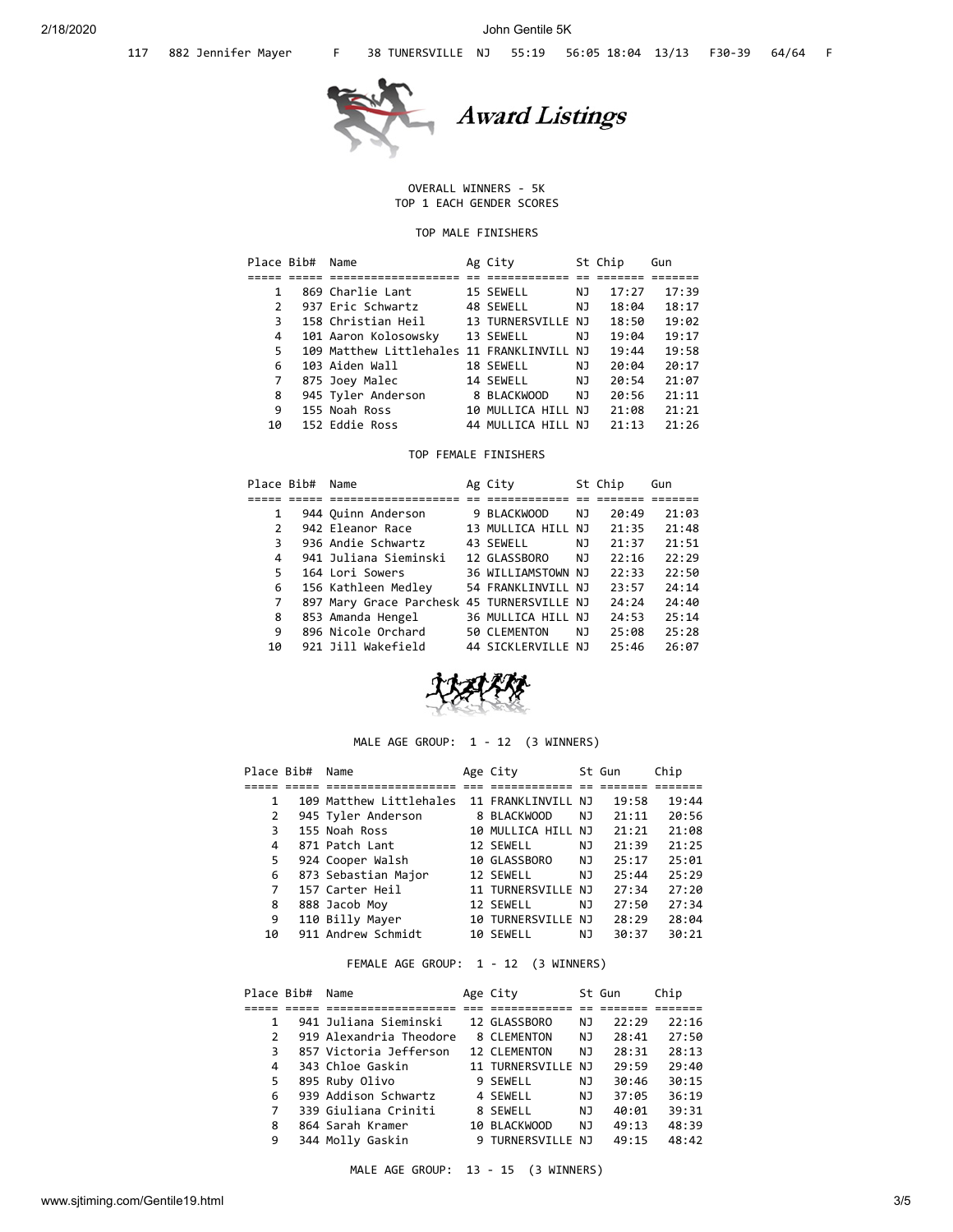# 2/18/2020 John Gentile 5K

|                | Place Bib# | Name                                       | Age City                                 |                 | St Gun                  | Chip           |
|----------------|------------|--------------------------------------------|------------------------------------------|-----------------|-------------------------|----------------|
| 1              |            | 158 Christian Heil                         | 13 TURNERSVILLE NJ                       |                 | 19:02                   | 18:50          |
| 2              |            | 101 Aaron Kolosowsky                       | 13 SEWELL                                | ΝJ              | 19:17                   | 19:04          |
| 3              |            | 875 Joey Malec                             | 14 SEWELL                                | NJ 1            | 21:07                   | 20:54          |
| 4              |            | 863 Nathan Kramer                          | 14 BLACKWOOD                             | NJ              | 22:27                   | 22:13          |
| 5              |            | 894 Wade Olivo                             | 13 SEWELL                                | ΝJ              | 22:41                   | 22:27          |
| 6              |            | 922 Bobby Wakefield                        | 13 SICKLERVILLE NJ                       |                 | 29:04                   | 28:43          |
| 7              |            | 898 Sean Parchesky                         | 13 TURNERSVILLE NJ                       |                 | 52:48                   | 52:24          |
| 8              |            | 891 Cristian Nuzzo                         | 15 SEWELL                                | NJ.             | 54:18                   | 53:59          |
| 9              |            | 904 Nicholas Polizzi                       | 15 SEWELL                                | NJ.             | 54:17                   | 53:59          |
|                |            | FEMALE AGE GROUP: 13 - 15 (3 WINNERS)      |                                          |                 |                         |                |
|                | Place Bib# | Name                                       | Age City                                 |                 | St Gun                  | Chip           |
| 1              |            | 942 Eleanor Race                           | 13 MULLICA HILL NJ                       |                 | 21:48                   |                |
| $\overline{2}$ |            | 111 Alexa Fisher                           |                                          |                 | 27:17                   | 21:35<br>27:00 |
| 3              |            | 151 Evelyn Wiseley                         |                                          |                 | 27:17                   | 27:00          |
| 4              |            | 330 Sam Baldacci                           |                                          | NJ              | 40:46                   | 40:21          |
| 5.             |            | 905 Sophia Polizzi                         | 15 SEWELL<br>13 SEWELL                   | NJ 1            | 52:55                   | 52:31          |
| 6              |            | 878 Gabriella Maletta 14 SEWELL            |                                          | <b>NJ</b>       | 55:50                   | 55:17          |
|                |            | MALE AGE GROUP: 16 - 19 (3 WINNERS)        |                                          |                 |                         |                |
|                | Place Bib# | Name                                       | Age City                                 |                 | St Gun                  | Chip           |
|                |            |                                            |                                          |                 |                         |                |
| $\mathbf{1}$   |            | 103 Aiden Wall                             | 18 SEWELL                                | NJ              | 20:17                   | 20:04          |
| $\mathbf{2}$   |            | 160 Hunter Sharkey 16 TURNERSVILLE NJ      |                                          |                 | 26:04                   | 25:51          |
| 3              |            | 930 Jj Wodarczyk Wodarc 19 SICKLERVILLE NJ |                                          |                 | 40:43                   | 40:18          |
| 4              |            | 347 Gian Gentile                           | 18 SEWELL                                | NJ 1            | 54:18                   | 53:59          |
|                |            | FEMALE AGE GROUP: 16 - 19 (3 WINNERS)      |                                          |                 |                         |                |
| Place Bib#     |            | Name                                       | Age City                                 |                 | St Gun                  | Chip           |
| 1              |            | 859 Riley Jetter                           | 16 SEWELL                                | ΝJ              | 26:23                   | 25:59          |
| 2              |            | 854 Kami Hickson                           | 17 CLEMENTON                             | NJ              | 28:32                   | 28:14          |
| 3              |            | 931 Paige Wodarczyk 17 SICKLERVILLE NJ     |                                          |                 | 30:40                   | 30:16          |
| 4              |            | 159 Hannah Sharkey                         | 18 TURNERSVILLE NJ                       |                 | 30:55                   | 30:39          |
| 5.             |            | 858 Jeanna Jester                          | 17 SICKLERVILLE NJ                       |                 | 31:09                   | 30:45          |
| 6.             |            | 348 Isabella Gentile                       | 16 SEWELL                                | NJ 1            | 40:46                   | 40:21          |
|                |            | FEMALE AGE GROUP: 20 - 29 (3 WINNERS)      |                                          |                 |                         |                |
|                |            |                                            |                                          |                 |                         |                |
|                |            | Name                                       | Age City                                 |                 | St Gun                  | Chip           |
|                |            |                                            | :====== === =======<br>===== == ====     |                 |                         | == ===         |
| 1              |            | 907 Kourtney Pyle                          | 20 SWEDESBORO                            | NJ              | 36:29                   | 36:04          |
| $\overline{2}$ |            | 350 Brittany Hearn 27 SEWELL               |                                          | NJ              | 40:00                   | 39:25          |
| Place Bib#     |            | MALE AGE GROUP: 30 - 39 (3 WINNERS)        |                                          |                 |                         |                |
|                | Place Bib# | Name                                       | Age City                                 |                 | St Gun                  | Chip           |
|                |            |                                            |                                          |                 |                         |                |
| $\mathbf{1}$   |            | 928 Matthew Williamson 34 PITMAN           |                                          | NJ              | 25:06                   | 24:43          |
| 3              |            | 2 909 Joseph Sasdelli<br>346 Al Gatti      | 31 SWEDESBORO<br>34 BLACKWOOD            | <b>NJ</b><br>NJ | 27:34<br>30:25          | 27:07<br>29:48 |
|                |            | FEMALE AGE GROUP: 30 - 39 (3 WINNERS)      |                                          |                 |                         |                |
|                | Place Bib# | Name                                       | Age City                                 |                 | St Gun                  | Chip           |
|                |            |                                            |                                          |                 |                         |                |
| 1              |            | 164 Lori Sowers                            | 36 WILLIAMSTOWN NJ                       |                 | 22:50                   | 22:33          |
| 2              |            | 853 Amanda Hengel                          | 36 MULLICA HILL NJ                       |                 | 25:14                   | 24:53          |
| 3              |            | 906 Tara Powell                            | 36 ELMER                                 | <b>NJ</b>       | 27:59                   | 27:37          |
| 4              |            | 855 Donna Huffman                          |                                          |                 | 29:22                   | 28:53          |
| 5              |            | 918 Nina Steffney                          | 33 WEST DEPTFOR NJ<br>38 TURNERSVILLE NJ |                 | 29:20                   | 28:55          |
| 6              |            | 102 Angela Tedesco                         | 39 ATCO                                  | NJ              | 29:37                   | 29:03          |
| 7              |            | 345 Gina Gatti                             | 31 BLACKWOOD                             | NJ              | 30:24                   | 29:47          |
| 8              |            | 856 Genise Ivins                           | 34 WESTVILLE                             | NJ              | 31:01                   | 30:27          |
| 9<br>10        |            | 885 Rachael Merrick<br>327 Danielle Auxer  | 31 SEWELL<br>39 SEWELL                   | NJ<br>NJ        | 33:02<br>34:52<br>34:52 | 32:28<br>34:31 |

MALE AGE GROUP: 40 - 49 (3 WINNERS)

Place Bib# Name **Age City** St Gun Chip